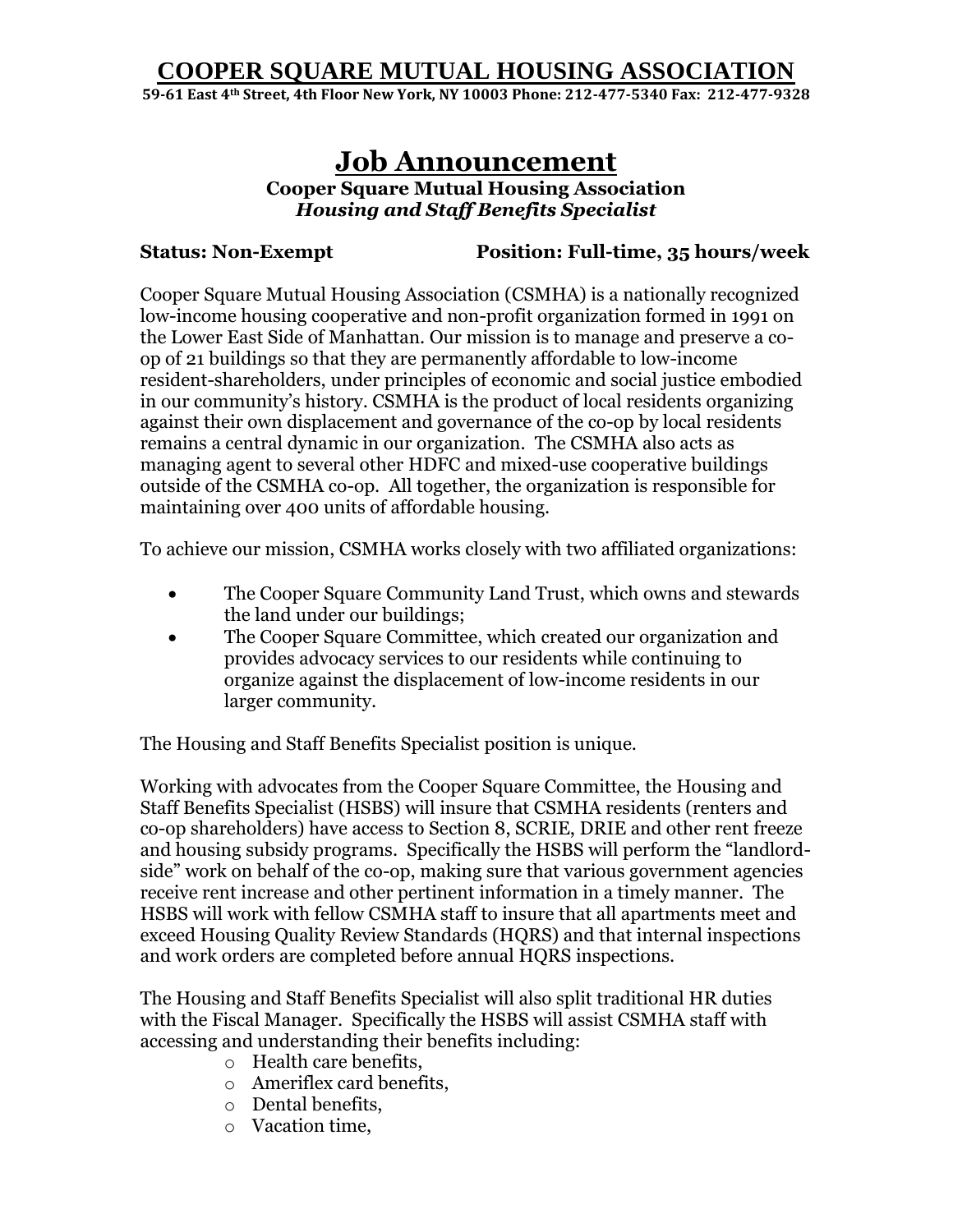**59-61 East 4th Street, 4th Floor New York, NY 10003 Phone: 212-477-5340 Fax: 212-477-9328**

- o Sick/safe time,
- o Benefits and rights under the NYS Paid Family Leave Time law and Family Medical Leave Act,
- o Worker's Compensation
- o and other staff benefits.

The HSBS will also track the hours of every staff member and enter time clock information into manual time sheets, as part of assisting the Fiscal Manager to insure timely and accurate payroll for the organization.

The Housing and Staff Benefits Specialist works closely with, and reports directly to, the Fiscal Manager.

### **Additional Responsibilities**

- Work with the Director of Operations and Executive Director to track changes in housing laws, City agency practices and subsidy programs and to insure organizational compliance thereof. Review and develop best practices for the organization to insure that residents are best served.
- Work with the Fiscal Manager and Executive Director to track changes in labor laws, benefits plans and CSMHA policies and to insure organizational compliance thereof. Insure posting of relevant laws and regulations in the workplace. Insure that staff are served by current benefits and HR practices; review and develop best practices for the organization.
- Work with maintenance and office staff to address housing conditions, code violations and other issues in households that receive housing subsidies or participate in rent freeze programs.
- Work with office staff to maintain orderly and accurate resident records and files for households that receive housing subsidies or participate in rent freeze programs. This includes creating and tracking "change orders" and entering this information into the organizational database.
- Organize and maintain orderly and accurate staff records and files.
- Assist staff as needed with use of Ameriflex benefit card and payment of bills and deductibles relating to health care and dental benefits.
- Assist in tracking expenses and budget lines for the above work; assist with grant and contract reporting as needed
- Attend and present on relevant topics at staff meetings.
- Attend and present on relevant topics at community meetings.
- Perform other duties as needed.

#### **QUALIFICATIONS**

 Minimum of one-year experience with connecting residents to rent freeze or housing subsidy programs (on landlord or tenant side) OR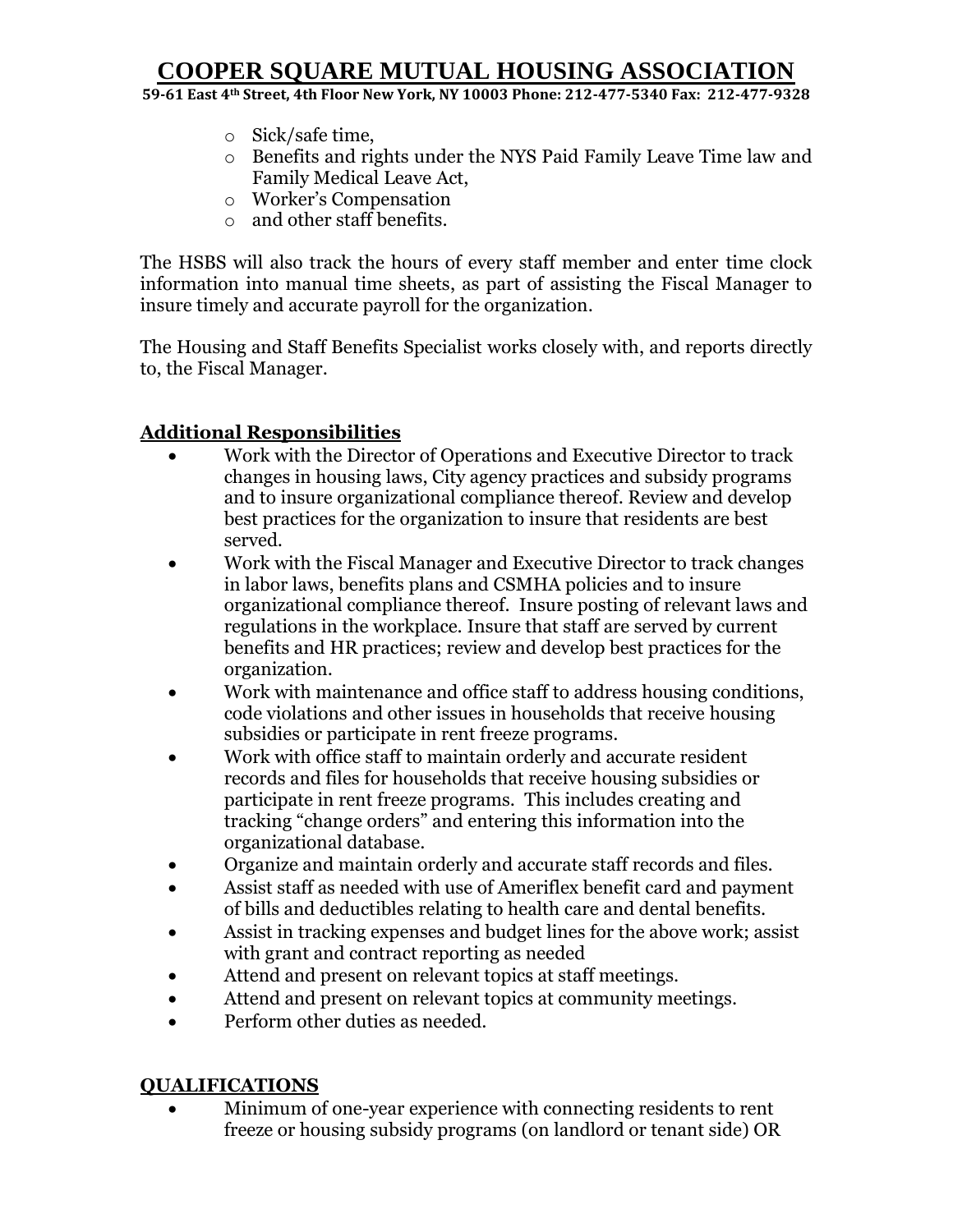**59-61 East 4th Street, 4th Floor New York, NY 10003 Phone: 212-477-5340 Fax: 212-477-9328**

relevant Human Resources department experience (the ideal candidate would have experience with both)

- Fluency in either Spanish, Cantonese or Mandarin is a strong plus.
- Ability to work with partner organizations to connect eligible residents to above mentioned programs and other benefits and community resources.
- Experience interacting with staff from city/state/federal agencies; experience connecting residents to government services.
- Excellent follow-up and problem solving skills; ability to navigate complex bureaucratic processes on behalf of residents and staff; ability to investigate, untangle and correct complex ledger and account errors.
- Excellent people skills: ability to work with and communicate well with all type of residents and all levels of staff.
- Effective communication skills, including proficient writing skills (ability to write letters, fill out forms, compose emails, etc.); public speaking skills a plus.
- Experience working for a non-profit organization.
- Experience working in diverse, multi-lingual, low- and moderateincome communities is essential; experience working with specific populations (seniors, individuals with mental health challenges, survivors of domestic or sexual violence, formerly incarcerated individuals, etc.) is a plus.
- Understanding of NYC housing programs and state and federal labor laws and organizational compliance thereof. Understanding of tenant/shareholder and worker rights.
- Experience ensuring compliance with HPD Regulatory Agreements, ADA, Fair Housing rules, Rent Stabilization, etc., is a plus.
- Proficiency in basic Microsoft Office programs and housing management software such as Rent Manager.
- Ability to stay organized and maintain original records and files.
- Ability to manage multiple tasks and shift priorities according to urgency.
- Ability to maintain confidentiality regarding resident and staff personal information and organizational information. Ability to keep files and information safe and secure.
- Ability to work independently and as part of a team; willingness to contribute ideas and take direction and receive constructive criticism.
- Willingness to occasionally work evenings.
- Willingness to help with organizational events or projects as needed.
- Respect for community residents and co-workers.
- Commitment to CSMHA mission.
- Commitment to equal treatment of all community members regardless of age, race, ethnicity, religion, national origin, language, citizenship status, family composition, ability, health status, gender, gender identity, sexuality, income, source of income, occupation, employment